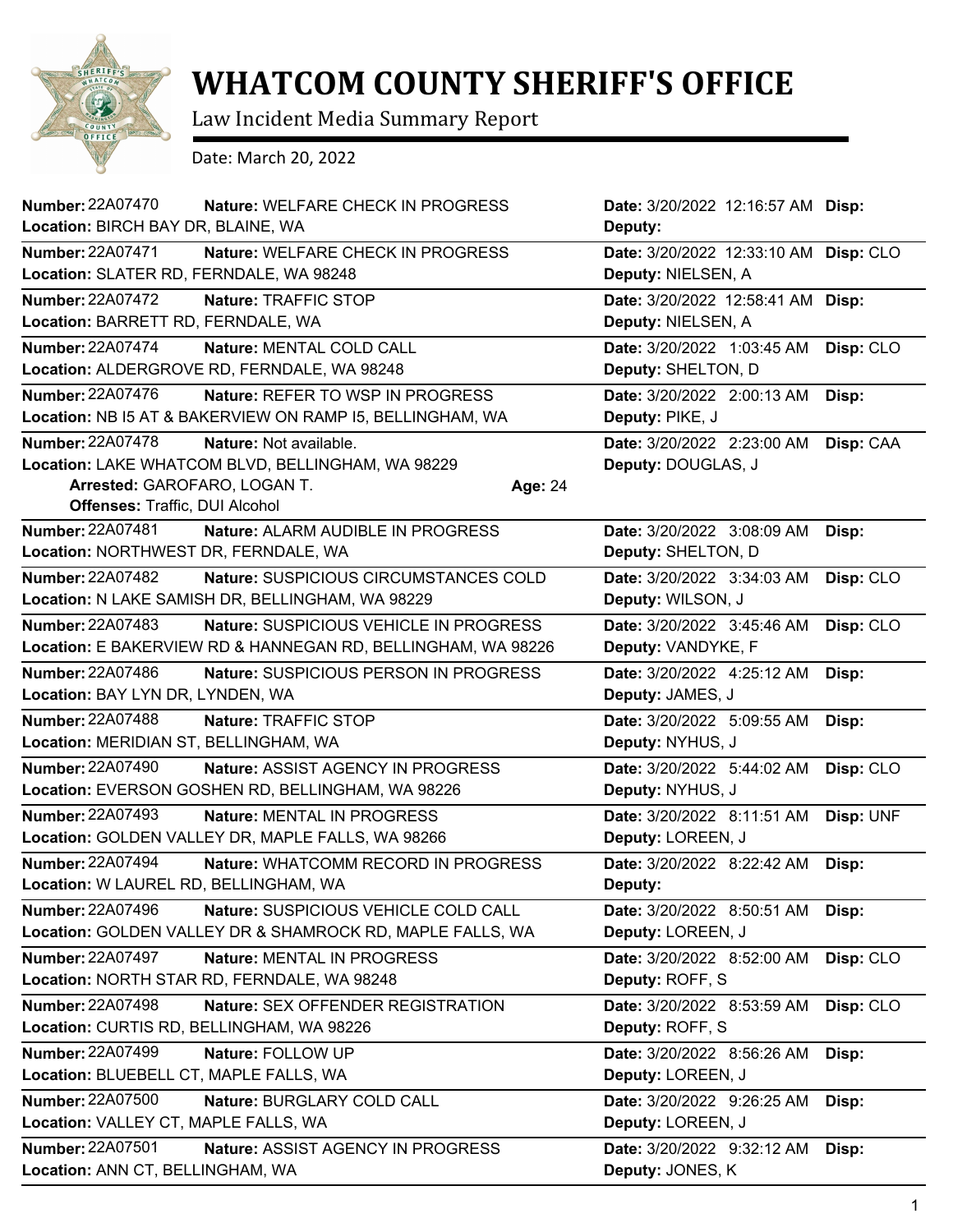| Number: 22A07502<br>Nature: ALARM AUDIBLE IN PROGRESS               | Date: 3/20/2022 9:35:54 AM Disp:        |
|---------------------------------------------------------------------|-----------------------------------------|
| Location: E HEMMI RD, EVERSON, WA                                   | Deputy:                                 |
| <b>Number: 22A07503</b><br><b>Nature: SEX OFFENDER REGISTRATION</b> | Date: 3/20/2022 10:08:47 AM Disp: CLO   |
| Location: SUCHANON DR, EVERSON, WA 98247                            | Deputy: HENTZ, J                        |
| Number: 22A07504<br>Nature: SEX OFFENDER REGISTRATION               | Date: 3/20/2022 10:17:07 AM Disp: CLO   |
| Location: GILES RD, BLAINE, WA 98230                                | Deputy: DAMON, T                        |
| Number: 22A07507<br>Nature: HIT AND RUN IN PROGRESS                 | Date: 3/20/2022 10:43:44 AM Disp: CLO   |
| Location: OLSON RD & VISTA DR, FERNDALE, WA 98248                   | Deputy: KING, M                         |
| Number: 22A07508<br>Nature: SUSPICIOUS PERSON COLD CALL             | Date: 3/20/2022 10:44:09 AM Disp: CLO   |
| Location: MILL RD, POINT ROBERTS, WA 98281                          | Deputy: LEACH, T                        |
| Number: 22A07509<br>Nature: VEHICLE PROWL COLD CALL                 | Date: 3/20/2022 11:00:21 AM Disp: CLO   |
| Location: HERITAGE HILLS CT, BELLINGHAM, WA 98226                   | Deputy: JONES, K                        |
| Number: 22A07510<br>Nature: WATCH FOR COLD CALL                     | Date: 3/20/2022 11:22:53 AM Disp:       |
| Location: BIRCH BAY DR, BLAINE, WA                                  | Deputy:                                 |
| Number: 22A07511<br>Nature: TRESPASS IN PROGRESS                    | Date: 3/20/2022 11:41:43 AM Disp: CLO   |
| Location: GUIDE MERIDIAN, BELLINGHAM, WA                            | Deputy: JONES, K                        |
| Number: 22A07512<br>Nature: REFER TO WSP IN PROGRESS                | Date: 3/20/2022 11:50:07 AM Disp:       |
| Location: E POLE RD, EVERSON, WA                                    | Deputy:                                 |
| Number: 22A07513<br>Nature: WATCH FOR IN PROGRESS                   | Date: 3/20/2022 11:51:21 AM Disp:       |
| Location: N LAKE SAMISH DR, BELLINGHAM, WA                          | Deputy:                                 |
| Number: 22A07516<br>Nature: MENTAL IN PROGRESS                      | Date: 3/20/2022 12:44:51 PM Disp:       |
| Location: CREASEY RD, CUSTER, WA                                    | Deputy: KING, M                         |
| Number: 22A07517<br>Nature: ASSIST CITIZEN IN PROGRESS              | Date: 3/20/2022 12:55:43 PM Disp:       |
| Location: W BADGER RD, LYNDEN, WA                                   | Deputy: KING, M                         |
| Number: 22A07518<br>Nature: WELFARE CHECK IN PROGRESS               | Date: 3/20/2022 1:31:47 PM<br>Disp:     |
| Location: BIRCH BAY LYNDEN RD, CUSTER, WA                           | Deputy:                                 |
| Number: 22A07519<br>Nature: LANDLORD TENANT DISPUTE COLD C          | Date: 3/20/2022 1:46:19 PM Disp: CLO    |
| Location: RATHBONE RD, FERNDALE, WA 98248                           | Deputy: DAMON, T                        |
| Number: 22A07520<br><b>Nature: KIN NOTIFICATION IN PROGRESS</b>     | Date: 3/20/2022 1:50:17 PM Disp: CLO    |
| Location: E AXTON RD, BELLINGHAM, WA 98226                          | Deputy: LARSONCOOLEY, B                 |
| Number: 22A07521<br>Nature: MENTAL IN PROGRESS                      | Date: 3/20/2022 2:05:54 PM<br>Disp:     |
| Location: SURF PL, BLAINE, WA                                       | Deputy:                                 |
| Number: 22A07522<br>Nature: WELFARE CHECK IN PROGRESS               | Disp: CLO<br>Date: 3/20/2022 2:08:12 PM |
| Location: LAKEVIEW ST, BELLINGHAM, WA 98229                         | Deputy: JONES, K                        |
| <b>Number: 22A07524</b><br>Nature: LANDLORD TENANT DISPUTE IN PRO   | Date: 3/20/2022 2:17:35 PM<br>Disp:     |
| Location: RATHBONE RD, FERNDALE, WA                                 | Deputy:                                 |
| <b>Number: 22A07525</b><br>Nature: VANDALISM COLD CALL              | Date: 3/20/2022 2:20:45 PM<br>Disp:     |
| Location: ALDRICH RD, BELLINGHAM, WA                                | Deputy: ROFF, S                         |
| Number: 22A07526<br>Nature: ASSIST AGENCY IN PROGRESS               | Date: 3/20/2022 2:42:48 PM<br>Disp:     |
| Location: HOPEWELL RD, EVERSON, WA                                  | Deputy: LOREEN, J                       |
| <b>Number: 22A07527</b><br><b>Nature: WATCH FOR IN PROGRESS</b>     | Date: 3/20/2022 2:54:02 PM<br>Disp:     |
| Location: LAKESIDE DR & CAIN LAKE RD, SEDRO WOOLLEY, WA             | Deputy:                                 |
| <b>Number: 22A07529</b><br>Nature: TRESPASS COLD CALL               | Date: 3/20/2022 3:16:38 PM<br>Disp:     |
| Location: ALDERSON RD, BLAINE, WA                                   | Deputy: KING, M                         |
| <b>Number: 22A07531</b><br>Nature: SUSPICIOUS PERSON IN PROGRESS    | Date: 3/20/2022 3:59:53 PM<br>Disp: CLO |
| Location: E BADGER RD, EVERSON, WA 98247                            | Deputy: MELLEMA, S                      |
| Number: 22A07532<br>Nature: SECURITY CHECK IN PROGRESS              | Date: 3/20/2022 4:06:35 PM<br>Disp: CLO |
| Location: LAKE TERRELL RD & MOUNTAIN VIEW RD, FERNDALE, WA 98248    | Deputy: BROWN, E                        |
|                                                                     |                                         |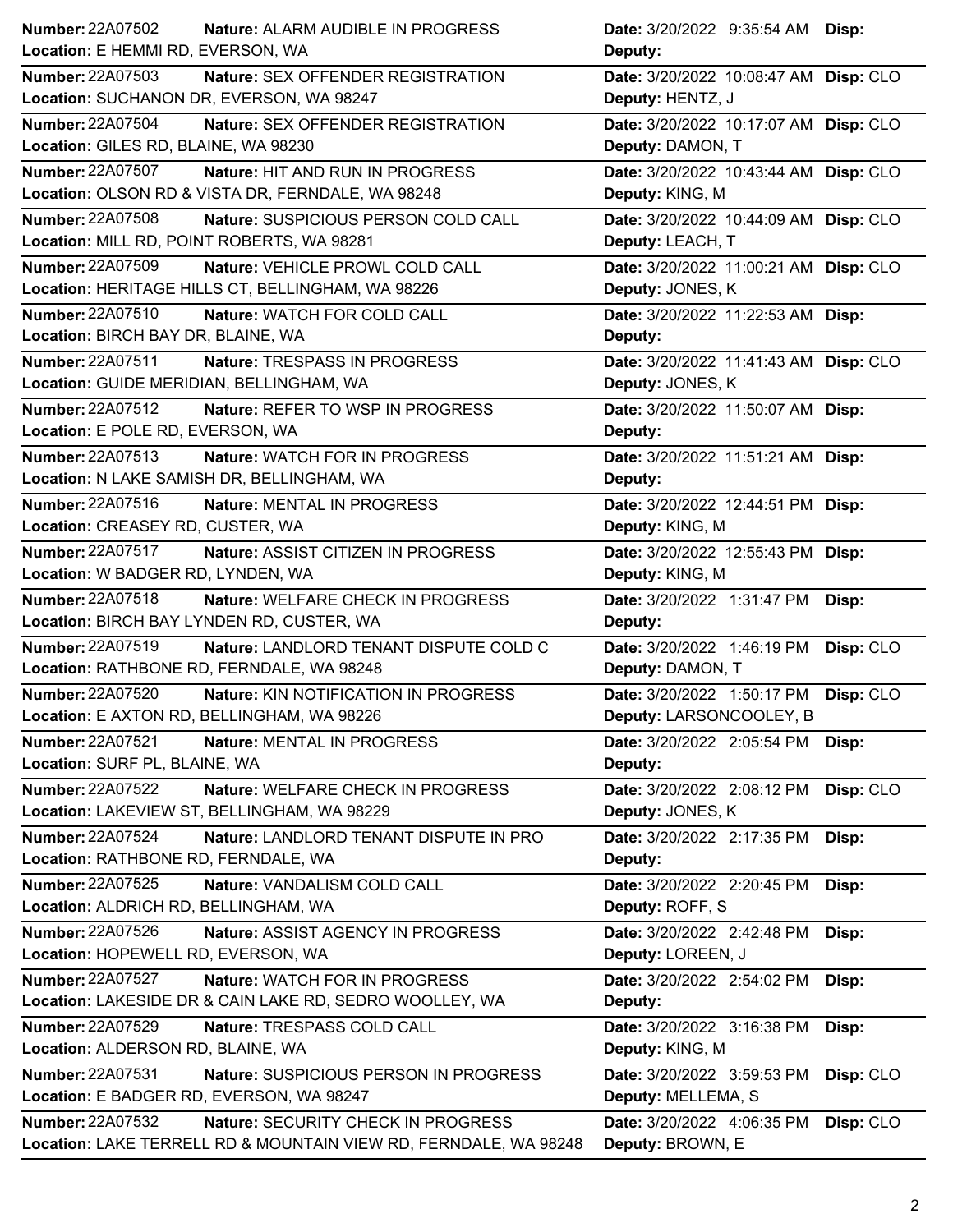| <b>Number: 22A07533</b><br>Nature: SUSPICIOUS VEHICLE IN PROGRESS  | Date: 3/20/2022 4:12:01 PM<br>Disp: CLO |
|--------------------------------------------------------------------|-----------------------------------------|
| Location: CURTIS RD, BELLINGHAM, WA 98225                          | Deputy: HEYSTEK, L                      |
| <b>Number: 22A07534</b><br>Nature: SUBJECT STOP                    | Date: 3/20/2022 4:39:46 PM<br>Disp:     |
| Location: E BADGER RD, EVERSON, WA                                 | Deputy: SLYTER, C                       |
| Number: 22A07535<br>Nature: REFER TO WSP IN PROGRESS               | Date: 3/20/2022 5:32:57 PM<br>Disp:     |
| Location: GUIDE MERIDIAN & KING TUT RD, LYNDEN, WA                 | Deputy:                                 |
| <b>Number: 22A07536</b><br><b>Nature: SERVE PAPERS IN PROGRESS</b> | Disp: CLO<br>Date: 3/20/2022 5:37:47 PM |
| Location: E SMITH RD, BELLINGHAM, WA 98226                         | Deputy: SLYTER, C                       |
| Number: 22A07537<br>Nature: ASSIST AGENCY IN PROGRESS              | Date: 3/20/2022 6:01:04 PM<br>Disp: CLO |
| Location: CLEAR VALLEY DR, MAPLE FALLS, WA 98266                   | Deputy: MELLEMA, S                      |
| <b>Number: 22A07538</b><br>Nature: PROPERTY FOUND IN PROGRESS      | Date: 3/20/2022 6:23:13 PM<br>Disp: CLO |
| Location: GOODWIN RD, EVERSON, WA 98247                            | Deputy: PAZ, A                          |
| <b>Number: 22A07539</b><br>Nature: MISSING CHILD IN PROGRESS       | Date: 3/20/2022 6:48:34 PM<br>Disp: CLO |
| Location: BENNETT DR, BELLINGHAM, WA 98225                         | Deputy: HEYSTEK, L                      |
| Number: 22A07540<br>Nature: Not available.                         | Date: 3/20/2022 6:53:39 PM<br>Disp:     |
| Location: NORTHSHORE RD & SHERIDAN TR, BELLINGHAM, WA              | Deputy:                                 |
| <b>Number: 22A07541</b><br>Nature: SUSPICIOUS VEHICLE IN PROGRESS  | Date: 3/20/2022 7:23:05 PM<br>Disp: CLO |
| Location: MARINE DR, BELLINGHAM, WA 98226                          | Deputy: HEYSTEK, L                      |
| Number: 22A07542<br>Nature: REQUEST FOR LAW ENFORCEMENT            | Date: 3/20/2022 7:32:51 PM<br>Disp: CLO |
| Location: STEIN RD, CUSTER, WA 98240                               | Deputy: BROWN, E                        |
| Number: 22A07543<br>Nature: ASSIST CITIZEN IN PROGRESS             | Disp: CLO<br>Date: 3/20/2022 7:32:39 PM |
| Location: FLYNN RD, LYNDEN, WA 98264                               | Deputy: HEYSTEK, L                      |
| Number: 22A07545<br>Nature: Not available.                         | Date: 3/20/2022 7:44:43 PM<br>Disp:     |
| Location:                                                          | Deputy:                                 |
| Number: 22A07546<br>Nature: IMPOUND PRIVATE COLD CALL              | Date: 3/20/2022 7:54:47 PM<br>Disp:     |
| Location: REDWOOD AV, BELLINGHAM, WA                               | Deputy:                                 |
| <b>Number: 22A07547</b><br>Nature: TRAFFIC STOP                    | Disp:<br>Date: 3/20/2022 8:08:42 PM     |
| Location: W BAKERVIEW RD & BENNETT DR, BELLINGHAM, WA              | Deputy: JAMES, J                        |
| <b>Number: 22A07548</b><br>Nature: VANDALISM IN PROGRESS           | Date: 3/20/2022 8:17:41 PM<br>Disp: CLO |
| Location: KENDALL RD, MAPLE FALLS, WA 98266                        | Deputy: MELLEMA, S                      |
| <b>Number: 22A07549</b><br>Nature: FOLLOW UP                       | Date: 3/20/2022 8:27:27 PM<br>Disp:     |
| Location:                                                          | Deputy:                                 |
| <b>Number: 22A07550</b><br>Nature: RUNAWAY IN PROGRESS             | Disp: CLO<br>Date: 3/20/2022 8:34:09 PM |
| Location: GUIDE MERIDIAN, BELLINGHAM, WA 98226                     | Deputy: SLYTER, C                       |
| <b>Number: 22A07551</b><br>Nature: SUSPICIOUS VEHICLE IN PROGRESS  | Date: 3/20/2022 8:45:11 PM<br>Disp:     |
| Location: EVERSON GOSHEN RD & SABLE DR, EVERSON, WA                | Deputy: VANDYKE, F                      |
| Number: 22A07554<br>Nature: WELFARE CHECK IN PROGRESS              | Date: 3/20/2022 9:10:49 PM<br>Disp:     |
| Location: TOM RD, EVERSON, WA                                      | Deputy: BRULAND, D                      |
| Number: 22A07556<br>Nature: VEHICLE THEFT COLD CALL                | Date: 3/20/2022 9:38:26 PM<br>Disp: CLO |
|                                                                    |                                         |
|                                                                    |                                         |
| Location: CANTERBURY LN, BELLINGHAM, WA 98225                      | Deputy: HEYSTEK, L                      |
| <b>Number: 22A07557</b><br>Nature: TRAFFIC STOP                    | Date: 3/20/2022 9:46:05 PM<br>Disp:     |
| Location: CIMARRON WA, MAPLE FALLS, WA                             | Deputy: STREUBEL, A                     |
| Number: 22A07560<br>Nature: TRAFFIC STOP                           | Date: 3/20/2022 10:00:26 PM Disp: CAA   |
| Location: KENDALL RD & OREGON TRL, MAPLE FALLS, WA 98266           | Deputy: GERVOL, M                       |
| <b>Arrested:</b><br>Age:<br><b>Offenses:</b>                       |                                         |
| <b>Number: 22A07562</b><br>Nature: HANGUP (911) IN PROGRESS        | Date: 3/20/2022 10:16:21 PM Disp:       |